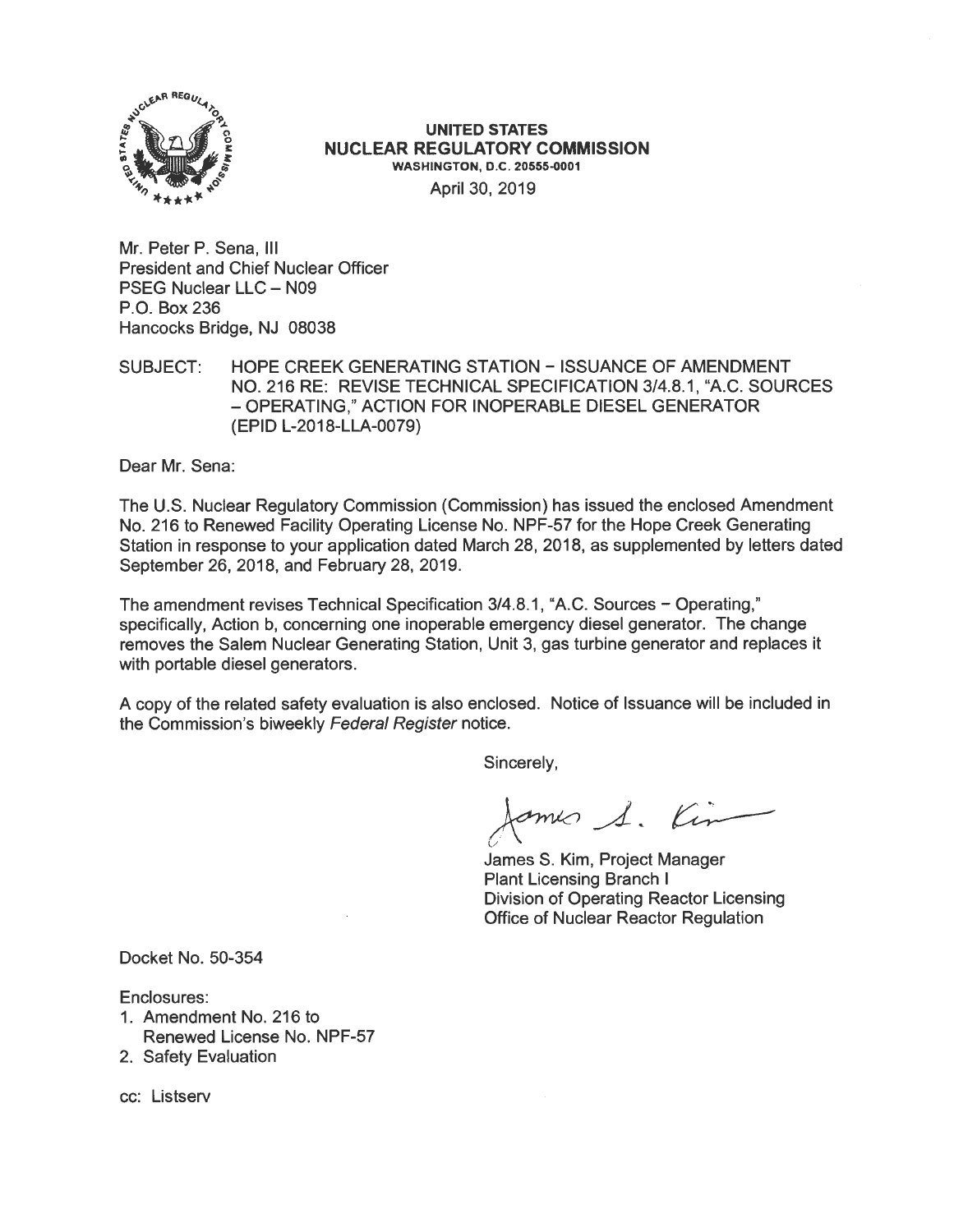

**UNITED STATES NUCLEAR REGULATORY COMMISSION WASHINGTON, D.C. 20555-0001** 

# PSEG NUCLEAR LLC

#### DOCKET NO. 50-354

#### HOPE CREEK GENERATING STATION

## AMENDMENT TO FACILITY OPERATING LICENSE

Amendment No. 216 Renewed License No. NPF-57

- 1. The U.S. Nuclear Regulatory Commission (the Commission) has found that:
	- A. The application for amendment filed by PSEG Nuclear LLC dated March 28, 2018, as supplemented by letters dated September 26, 2018, and February 28, 2019, complies with the standards and requirements of the Atomic Energy Act of 1954, as amended (the Act), and the Commission's rules and regulations set forth in 10 CFR Chapter I;
	- B. The facility will operate in conformity with the application, the provisions of the Act, and the rules and regulations of the Commission;
	- C. There is reasonable assurance: (i) that the activities authorized by this amendment can be conducted without endangering the health and safety of the public, and (ii) that such activities will be conducted in compliance with the Commission's regulations set forth in 10 CFR Chapter I;
	- D. The issuance of this amendment will not be inimical to the common defense and security or to the health and safety of the public; and
	- E. The issuance of this amendment is in accordance with 10 CFR Part 51 of the Commission's regulations and all applicable requirements have been satisfied.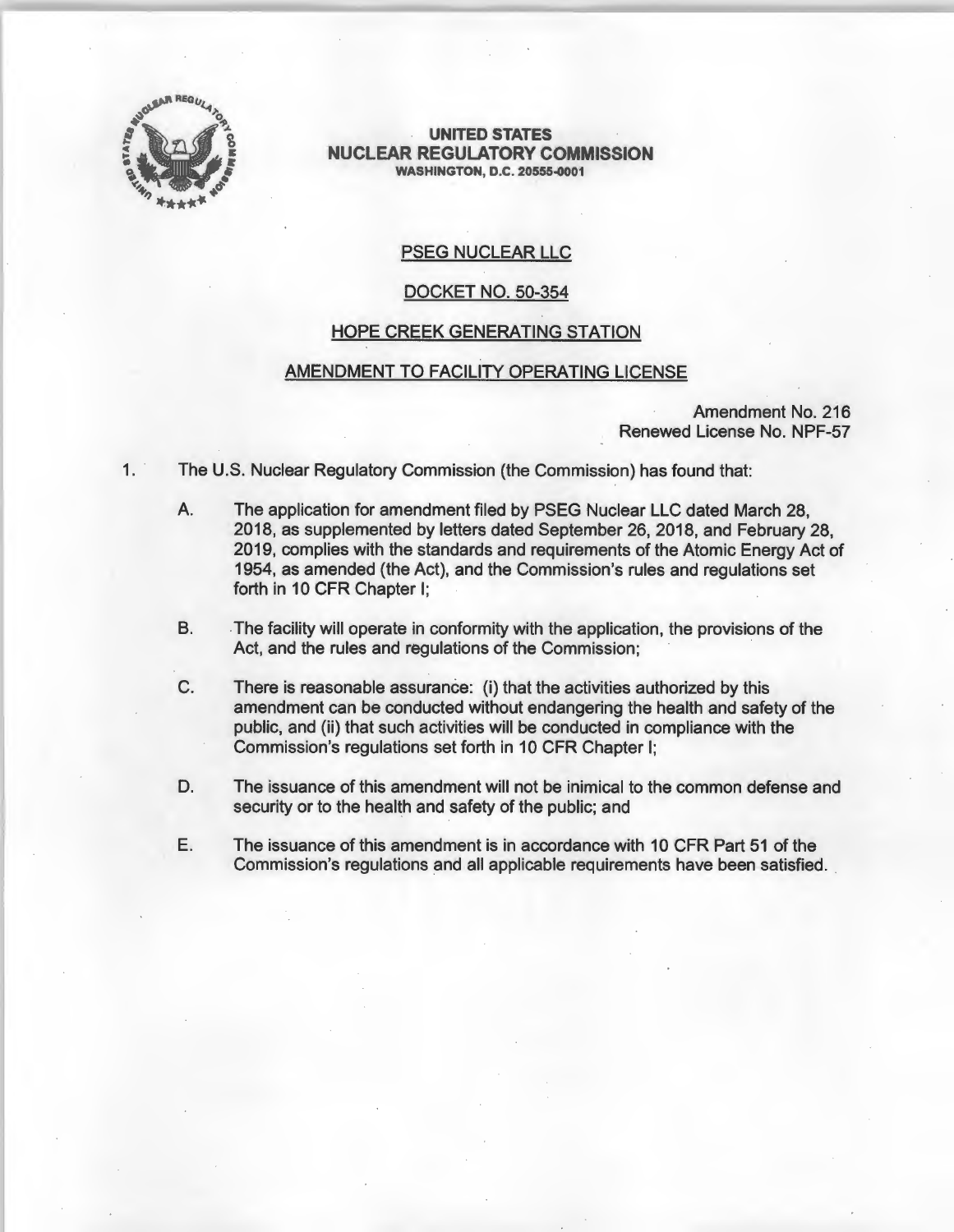- 2. Accordingly, the license is amended by changes to the Technical Specifications as indicated in the attachment to this license amendment, and paragraph 2.C.(2) of Facility Operating License No. NPF-57 is hereby amended to read as follows:
	- (2) Technical Specifications and Environmental Protection Plan

The Technical Specifications contained in Appendix A, as revised through Amendment No. 216, and the Environmental Protection Plan contained in Appendix B, are hereby incorporated in the renewed license. PSEG Nuclear LLC shall operate the facility in accordance with the Technical Specifications and the Environmental Protection Plan.

3. The license amendment is effective as of its date of issuance and shall be implemented within 1 year of the date of issuance.

FOR THE NUCLEAR REGULATORY COMMISSION

Jenny 5

James G. Danna, Chief **Plant Licensing Branch I Division of Operating Reactor Licensing Office of Nuclear Reactor Regulation** 

Attachment:

Changes to the Renewed Facility Operating License and Technical Specifications

Date of Issuance: April 30, 2019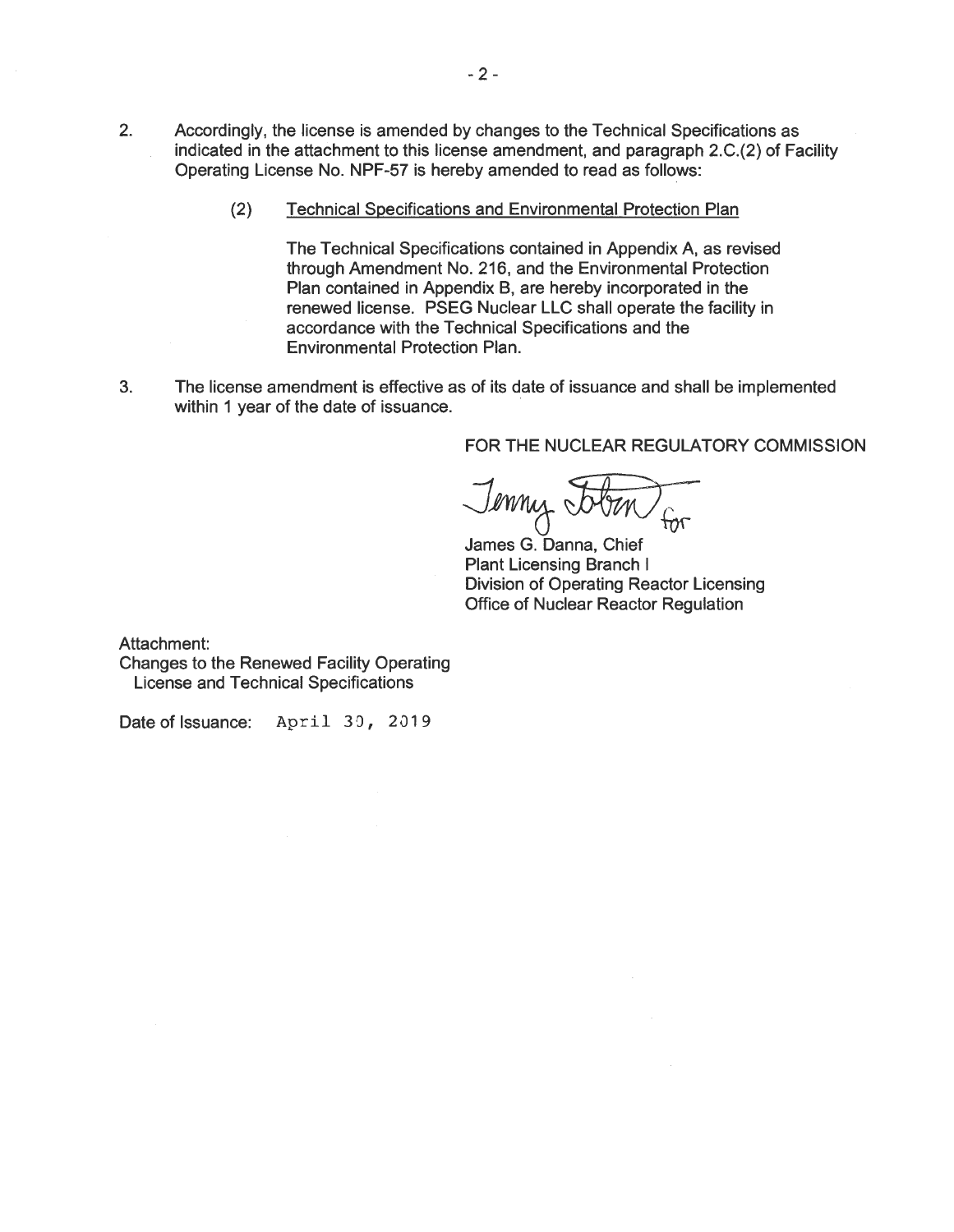## ATTACHMENT TO LICENSE AMENDMENT NO. 216

#### HOPE CREEK GENERATING STATION

## RENEWED FACILITY OPERATING LICENSE NO. NPF-57

### DOCKET NO. 50-354

Replace the following page of the Renewed Facility Operating License with the revised page. The revised page is identified by amendment number and contains a marginal line indicating the area of change.

| Remove | Insert |
|--------|--------|
| 3      |        |

Replace the following page of the Appendix A Technical Specifications with the attached revised page. The revised page is identified by amendment number and contains marginal lines indicating the areas of change.

| Remove   | Insert   |
|----------|----------|
| $3/48-2$ | $3/48-2$ |

 $\cdot$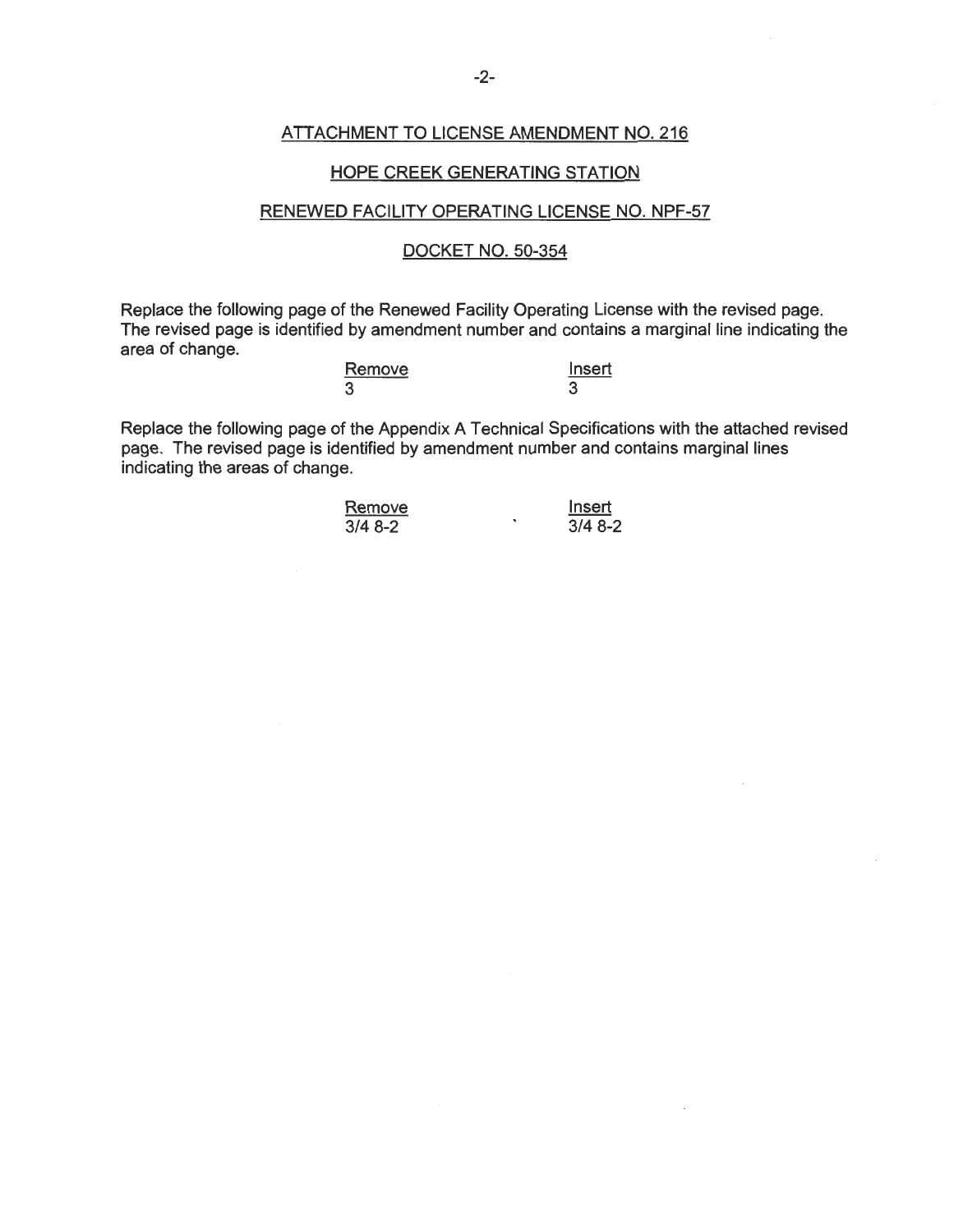reactor operation, as described in the Final Safety Analysis Report, as supplemented and amended;

- (4) PSEG Nuclear LLC, pursuant to the Act and 10 CFR Parts 30, 40 and 70, to receive, possess, and use at any time any byproduct, source and special nuclear material as sealed neutron sources for reactor startup, sealed sources for reactor instrumentation and radiation monitoring equipment calibration, and as fission detectors in amounts as required;
- (5) PSEG Nuclear LLC, pursuant to the Act and 10 CFR Parts 30, 40 and 70, to receive, possess, and use in amounts as required any byproduct, source or special nuclear material without restriction to chemical or physical form, for sample analysis or instrument calibration or associated with radioactive apparatus or components; and
- (6) PSEG Nuclear LLC, pursuant to the Act and 10 CFR Parts 30, 40 and 70, to possess, but not separate, such byproduct and special nuclear materials as may be produced by the operation of the facility. Mechanical disassembly of the GE14i isotope test assemblies containing Cobalt-60 is not considered separation.
- (7) PSEG Nuclear LLC, pursuant to the Act and 10 CFR Part 30, to intentionally produce, possess, receive, transfer, and use Cobalt-60.
- C. This renewed license shall be deemed to contain and is subject to the conditions specified in the Commission's regulations set forth in 10 CFR Chapter I and is subject to all applicable provisions of the Act and to the rules, regulations and orders of the Commission now or hereafter in effect; and is subject to the additional conditions specified or incorporated below:
	- (1) Maximum Power Level

PSEG Nuclear LLC is authorized to operate the facility at reactor core power levels not in excess of 3902 megawatts thermal ( 100 percent rated power) in accordance with the conditions specified herein.

(2) Technical Specifications and Environmental Protection Plan

The Technical Specifications contained in Appendix A, as revised through Amendment No. 216, and the Environmental Protection Plan contained in Appendix B, are hereby incorporated in the renewed license. PSEG Nuclear LLC shall operate the facility in accordance with the Technical Specifications and the Environmental Protection Plan.

> Renewed License No. NPF-57 Amendment No. 216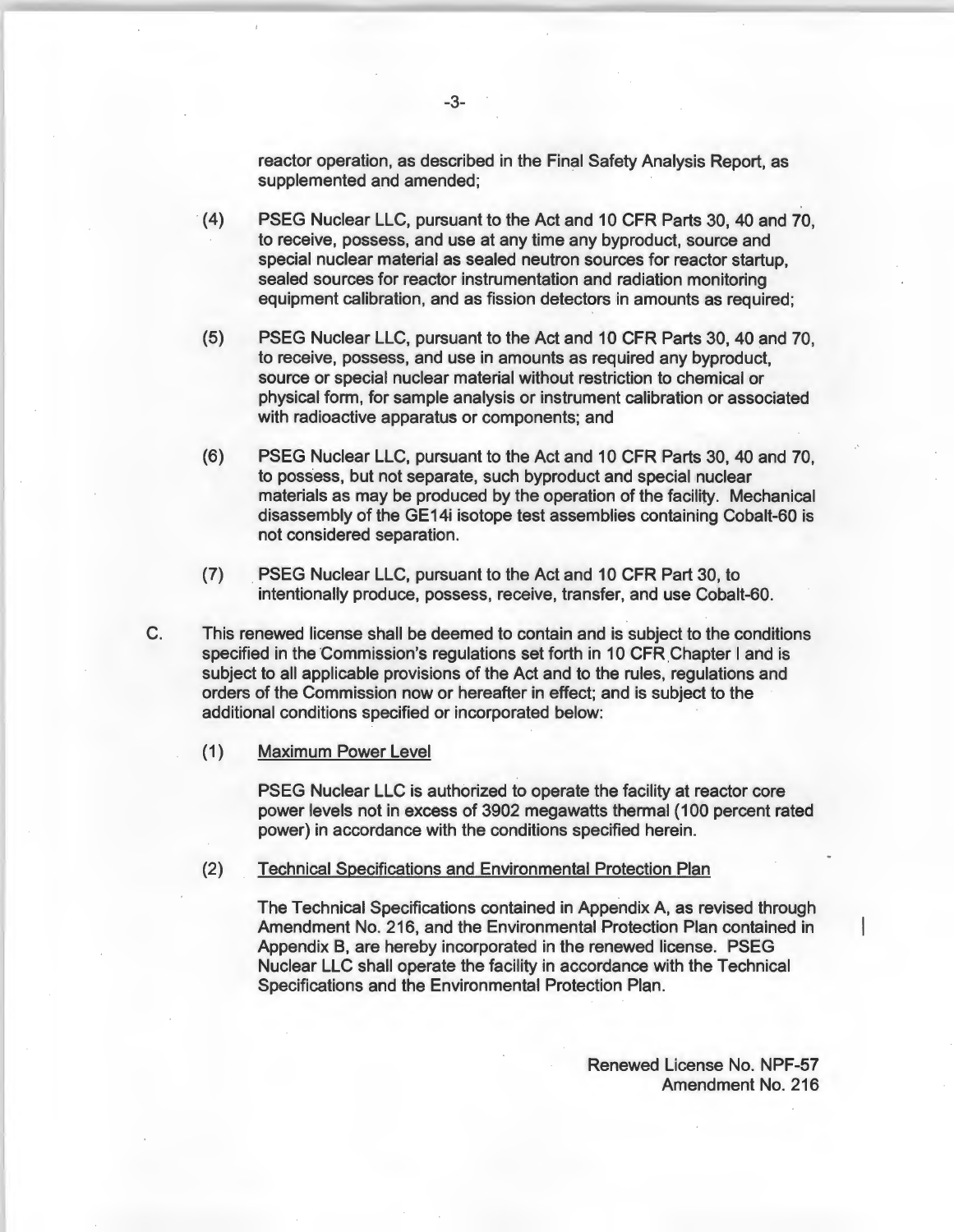#### LIMITING CONDITION FOR OPERATION (Continued)

#### ACTION: (Continued)

- 2. For the inoperable A or B diesel generator, if continued operation is permitted by LCO 3.7.1.3:
	- a) Restore the inoperable diesel generator to OPERABLE status within 72 hours, or
	- b) Verify the supplemental power source is available within 72 hours and once per 12 hours thereafter<sup>#</sup>, and restore the inoperable diesel generator to OPERABLE status within 14 days.

Otherwise, be in at least HOT SHUTDOWN within the next 12 hours and in COLD SHUTDOWN within the following 24 hours.

- 3. For the inoperable C or D diesel generator, if continued operation is permitted by LCO 3.7.1.3, restore the inoperable diesel generator to OPERABLE status within 14 days, or be in at least HOT SHUTDOWN within the next 12 hours and in COLD SHUTDOWN within the following 24 hours.
- c. With one offsite circuit of the above required A.C. sources and one diesel generator of the above required A.C. electrical power sources inoperable, demonstrate the OPERABILITY of the remaining A.C. sources by performing Surveillance Requirement 4.8.1.1.1.a within 1 hour and at least once per 8 hours thereafter. If a diesel generator became inoperable due to any causes other than an inoperable support system, an independently testable component, or preplanned preventive maintenance or testing, demonstrate the OPERABILITY of the remaining OPERABLE diesel generators separately for each diesel generator by performing Surveillance Requirement 4.8.1.1.2.a.4 within 16 hours unless the absence of any potential common mode failure for the remaining diesel generators is demonstrated\*. If continued operation is permitted by LCO 3.7.1 .3, restore at least two offsite circuits and all four of the above required diesel generators to OPERABLE status within 72 hours from time of the initial loss or be in at least HOT SHUTDOWN within the next 12 hours and in COLD SHUTDOWN within the following 24 hours. A successful test(s) of diesel generator OPERABILITY per Surveillance Requirement 4.8.1.1.2.a.4 performed under this ACTION statement for the OPERABLE diesel generators satisfies the diesel generator test requirements of ACTION Statement b.
- d. With both of the above required offsite circuits inoperable, restore at least one of the above required offsite circuits to OPERABLE status within 24 hours or be in at least HOT SHUTDOWN within the next 12 hours. With only one offsite circuit restored to OPERABLE status, restore at least two offsite circuits to OPERABLE status within 72 hours from time of initial loss or be in at least HOT SHUTDOWN within the next 12 hours and in COLD SHUTDOWN within the following 24 hours.

<sup>\*</sup>  This test is required to be completed regardless of when the inoperable diesel generator is restored, to OPERABILITY.

<sup>#</sup>  After the initial verification period, the supplemental power source may be unavailable for a single period of up to 24-hours and the once-per 12-hour requirement to verify that the supplemental power source is available may be suspended during this period.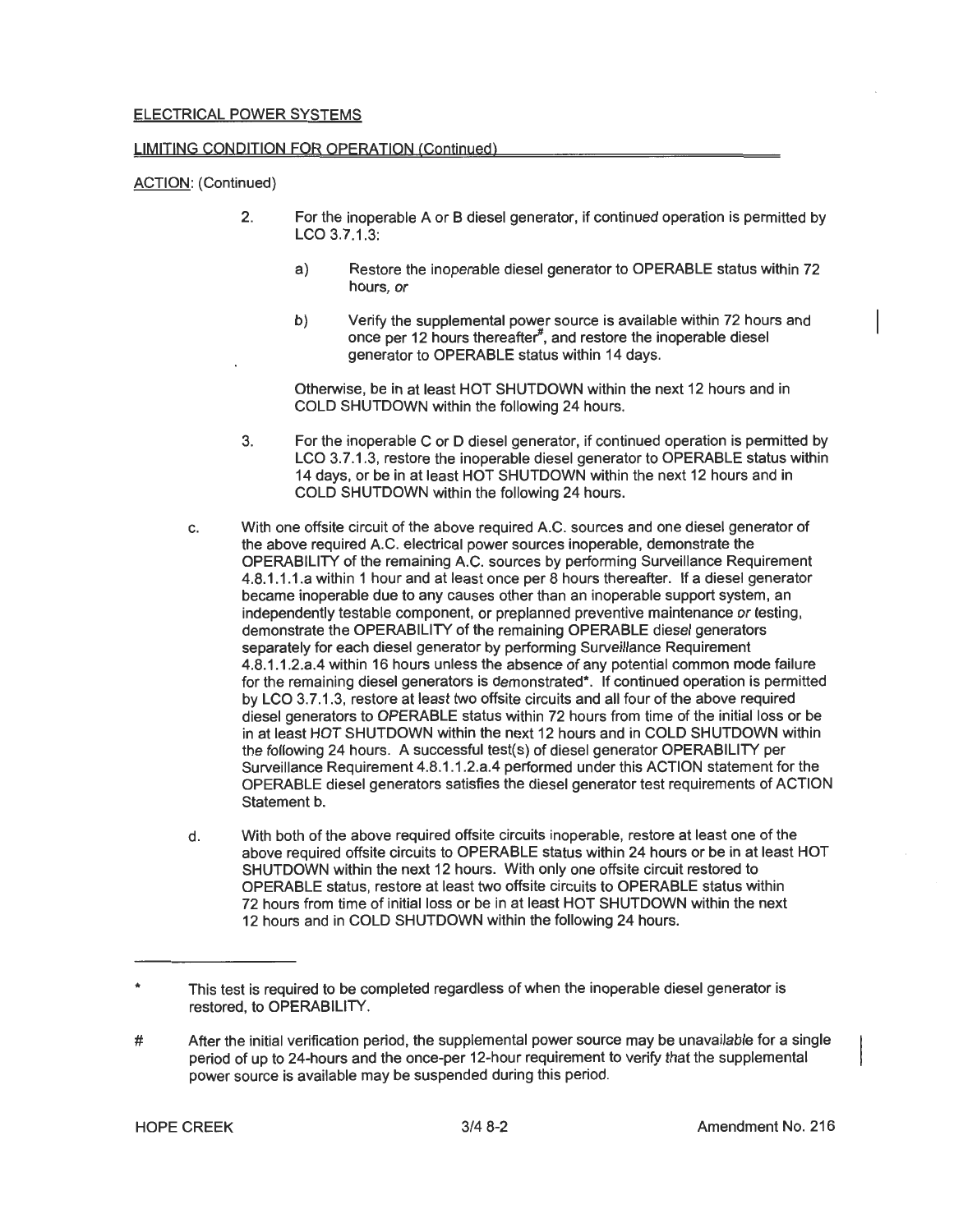

#### **UNITED STATES NUCLEAR REGULATORY COMMISSION WASHINGTON, D.C. 20555-0001**

# SAFETY EVALUATION BY THE OFFICE OF NUCLEAR REACTOR REGULATION

# RELATED TO AMENDMENT NO. 216

## TO RENEWED FACILITY OPERATING LICENSE NO. NPF-57

# PSEG NUCLEAR LLC

## HOPE CREEK GENERATING STATION

## DOCKET NO. 50-354

## 1.0 INTRODUCTION

By letter dated March 28, 2018 (Agencywide Documents Access and Management System (ADAMS) Accession No. ML 18087 A095), as supplemented by letters dated September 26, 2018, and February 28, 2019 (ADAMS Accession Nos. ML 18269A244 and ML 19059A096, respectively), PSEG Nuclear LLC (PSEG or the licensee) requested U.S. Nuclear Regulatory Commission (NRC or the Commission) approval for a license amendment request (LAR) to revise the Hope Creek Generating Station (Hope Creek) Technical Specifications (TSs). The LAR proposes to revise TS 3/4.8.1, "A.C. Sources - Operating," Action b.2.b, to replace the Salem Nuclear Generating Station, Unit No. 3 (Salem Unit 3), gas turbine generator (GTG) with portable diesel generators (DGs).

PSEG plans to retire the Salem Unit 3 GTG due to the maintenance cost associated with maintaining the system operational. Although Salem Unit 3 GTG was assumed to be unavailable in the development of risk metrics for the current 14-day allowed outage time (AOT), Hope Creek TS 3.8.1.1 Action b.2.b, requires the GTG to be available during the extended AOT for the A or B emergency diesel generators (EDGs). Therefore, the licensee requested NRC approval for a revision of the Hope Creek TS to replace the GTG as an alternate source of power with a supplemental power source such as portable DGs.

The supplements dated September 26, 2018, and February 28, 2019, provided additional information that clarified the application, did not expand the scope of the application as originally noticed, and did not change the NRC staffs original proposed no significant hazards consideration determination as published in the Federal Register on June 5, 2018 (83 FR 26106).

## 2.0 REGULATORY EVALUATION

The NRC staff applied the following requirements and guidance documents to the evaluation of the LAR:

• Title 10 of the Code of Federal Regulations (10 CFR) Section 50.36, "Technical specifications," requires TSs to include items in the following five specific categories related to station operation: (1) safety limits, limiting safety system settings, and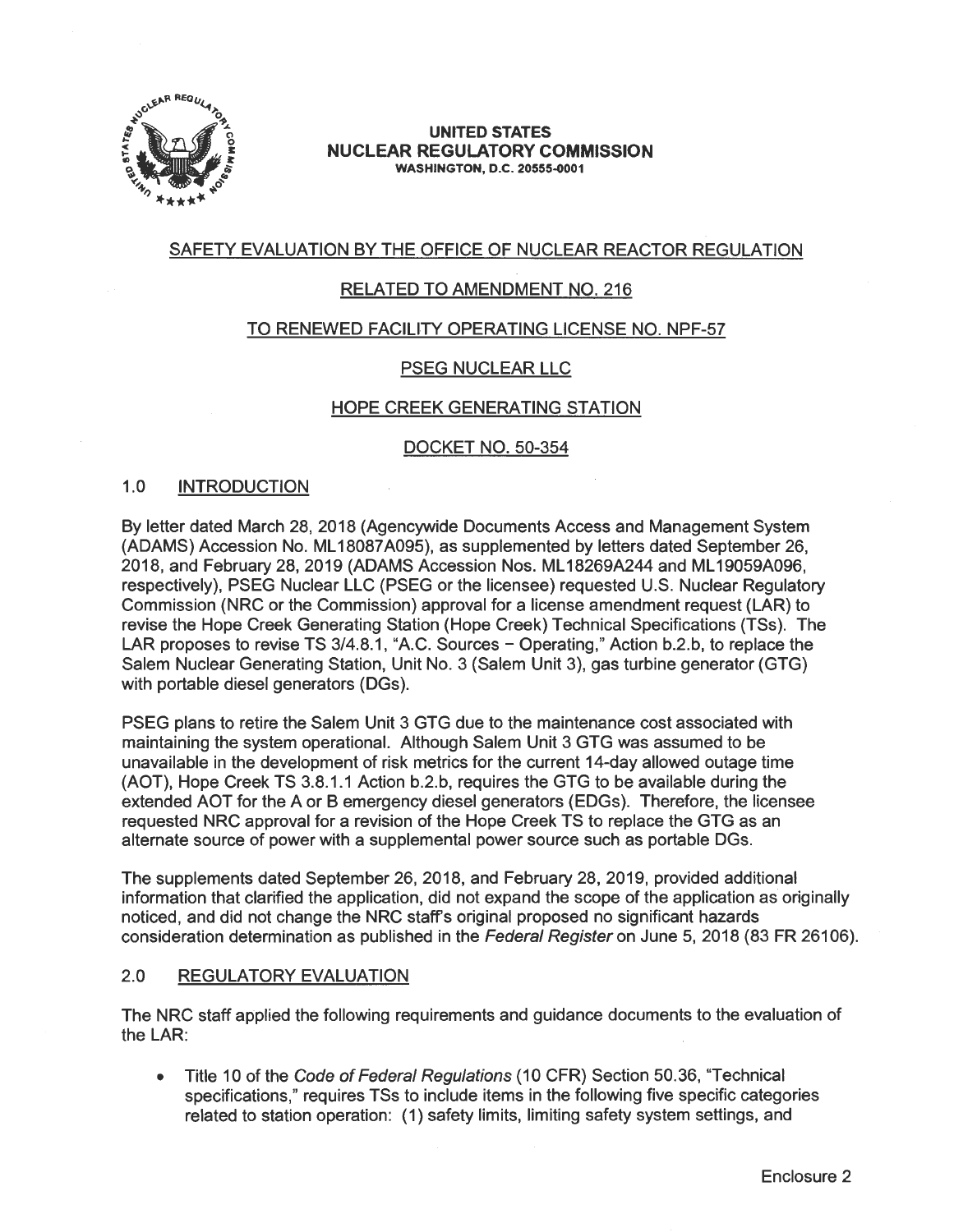limiting control settings; (2) limiting conditions for operation (LCOs); (3) surveillance requirements; (4) design features; and (5) administrative controls.

- 10 CFR 50.63, "Loss of all alternating current power," requires that nuclear power plants must be able to withstand a loss of all alternating current (AC) power for an established period of time and recover from a station blackout.
- 10 CFR 50.65, "Requirements for monitoring the effectiveness of maintenance at nuclear power plants," requires that preventive maintenance activities must be sufficient to provide reasonable assurance that structures, systems, and components (SSCs) are capable of fulfilling their intended functions. In the **LAR,** the licensee stated, "Maintenance and testing activities will be controlled in accordance with the operability requirements for the affected equipment contained within the TS. Use of the portable diesel generators does not alter the stations approach to ensuring operability of TS required systems, subsystems, trains, components, and devices is maximized."
- NUREG-0800, "Standard Review Plan for the Review of Safety Analysis Reports for Nuclear Power Plants: LWR Edition," Branch Technical Position (BTP) 8-8, "Onsite (Emergency Diesel Generators) and Offsite Power Sources Allowed Outage Time Extensions," dated February 2012 (ADAMS Accession No. ML 113640138), provides guidance to the NRC staff in reviewing LARs for licensees proposing a permanent TS change to an EOG AOT beyond 72 hours. This document specifically discusses the defense-in-depth aspects for onsite power sources from a deterministic perspective for proposed AOT extensions. No changes are being proposed to the current AOTs for the A and B EDGs.
- NUREG-1764, Revision 1, "Guidance for the Review of Changes to Human Actions, dated September 2007 (ADAMS Accession No. ML072640413), provides guidance to the NRC staff for reviewing changes in human actions, such as those that are credited in nuclear power plant safety analyses.

## 2.1. System Design and Operation

The Hope Creek Class 1E power system supplies all Class 1E loads that are needed for safe and orderly shutdown of the reactor, maintaining the plant in a safe shutdown condition, and mitigating the consequences of an accident. The Class 1E AC power system distributes power at 4.16 kilovolts (kV), 480 volts (V), and 208/120 V. The Class 1E AC power system is divided into four independent power supply channels: A, B, C, and D. Each of these four channels supplies loads in its own load group. Each Class 1E 4.16-kV bus is provided with a normal and an alternate offsite power supply feeder and one EOG feeder. Any combination of three out of four load groups has the capability to supply the minimum required safety loads to safely shut down the unit and mitigate the consequences of an accident. The EDGs are designed to start and attain rated voltage and frequency within 10 seconds of the receipt of the starting signal.

Each EDG provides power to the 1E loads (and selected non-1E loads) in the event of a loss of offsite power for its associated divisional 4.16 kV switchgears. The engine is rated at 6,148 brake horsepower (4,430 kilowatts (kW) net) at 514 revolutions per minute (rpm) (continuous). The fuel supply tank size is capable of supplying a minimum of 10 hours of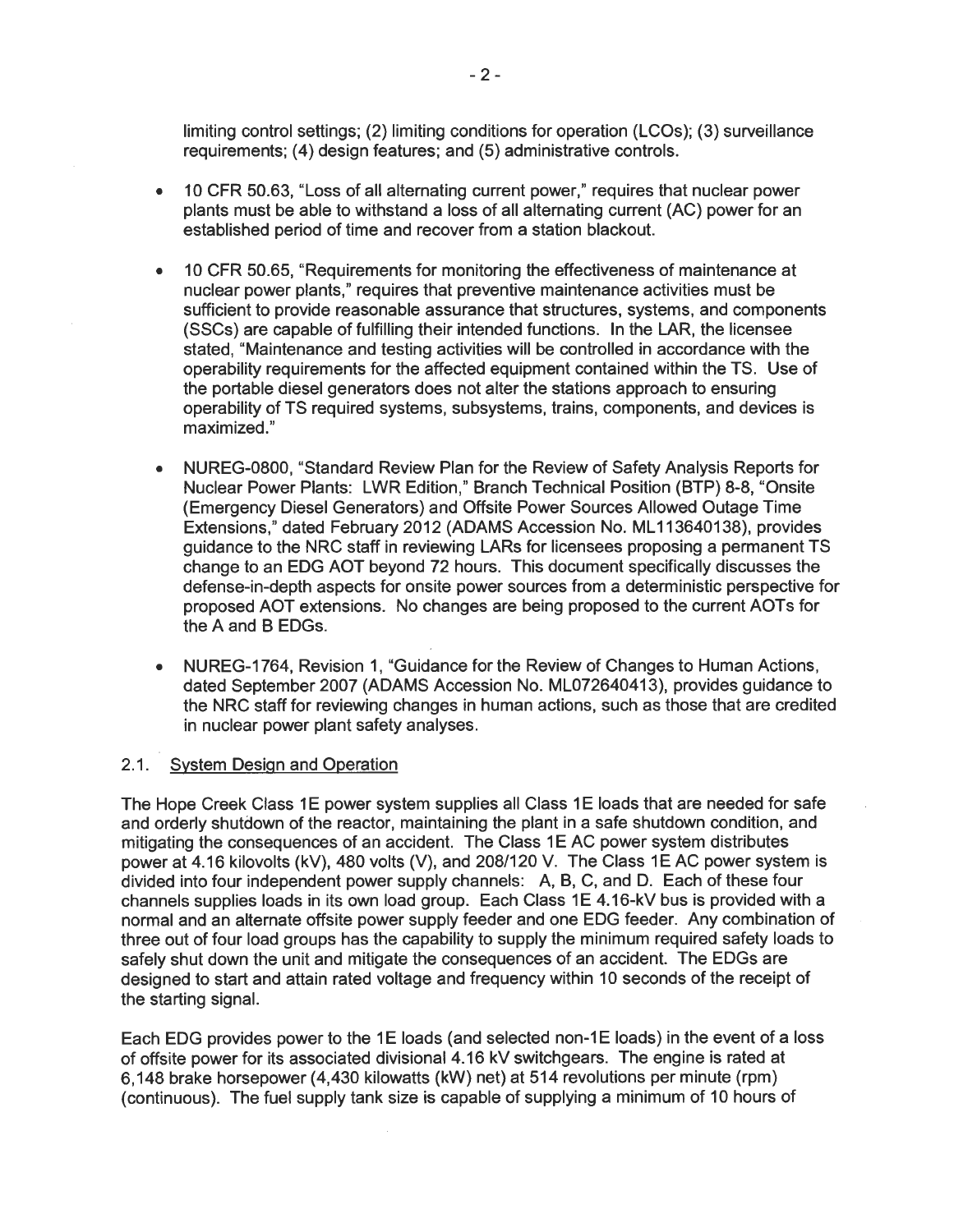operation at rated load. The September 26, 2018, supplement to the LAR updated the fuel supply tank description to a tank size capable of supplying a minimum of 10 hours of operation at rated load. This timeframe is based on the 1,600 gallon tank size available from the DG suppliers and the fuel consumption rate of the diesel at rated load.

The Salem Unit 3 GTG consists of a TWIN PAC gas turbine installation. It provides a source of emergency power in the event of a loss of power (LOP), reenergizes Salem's group buses, and includes its own fuel oil supply through the use of one of the combustion turbines. It acts as an independent generating module with its only dependency being the availability of fuel. The GTG was also previously used as a peaking unit, providing power to the 13 kV ring bus during peak periods of demand. The proposed portable DGs will be able to supply power for the existing A or B EOG.

## 2.2. Description of the Proposed Change

The proposed change replaces the GTG with supplemental power source (portable DGs ).

TS 3.8.1.1, Action b.2.b

Verify the Salem Unit 3 gas turbine generator (GTG) supplemental power source is available within 72 hours and once per 12 hours thereafter, and restore the inoperable diesel generator to OPERABLE status within 14 days.

## Note:

After the initial verification period, the GTG-supplemental power source may be unavailable for a single period of up to 24-hours and the once-per 12-hour requirement to verify that the GTG-supplemental power source is available may be suspended during this period.

# 3.0 TECHNICAL EVALUATION

The NRC staff reviewed the application for meeting the intent of applicable regulations 10 CFR 50.36, 10 CFR 50.63, and 10 CFR 50.65. The NRC staff used NUREG-0800 (BTP 8-8) guidance in evaluating the proposed change with respect to the supplemental power source.

## 3.1 BTP 8-8 Evaluation

## A. Capacity

BTP 8-8 states that the supplemental source must have the capacity to bring a unit to safe shutdown (cold shutdown) in case of a loss of offsite power (LOOP) concurrent with a single failure during plant operation (Mode 1).

In the LAR, the licensee stated that the EOG has a net capacity of 4,430 kW, and portable DGs will have a total capacity of at least 4,500 kW with 0.8 power factor at 4,160 V. The NRC staff notes that the portable DGs and EOG have a similar short-time rating of 110 percent of rated continuous power for a 2-hour duration. The portable DGs will meet the electrical load requirements for the A or B bus during a LOOP concurrent with single failure to safely shut down the plant. The NRC staff also notes that no changes are being proposed to the existing AOT.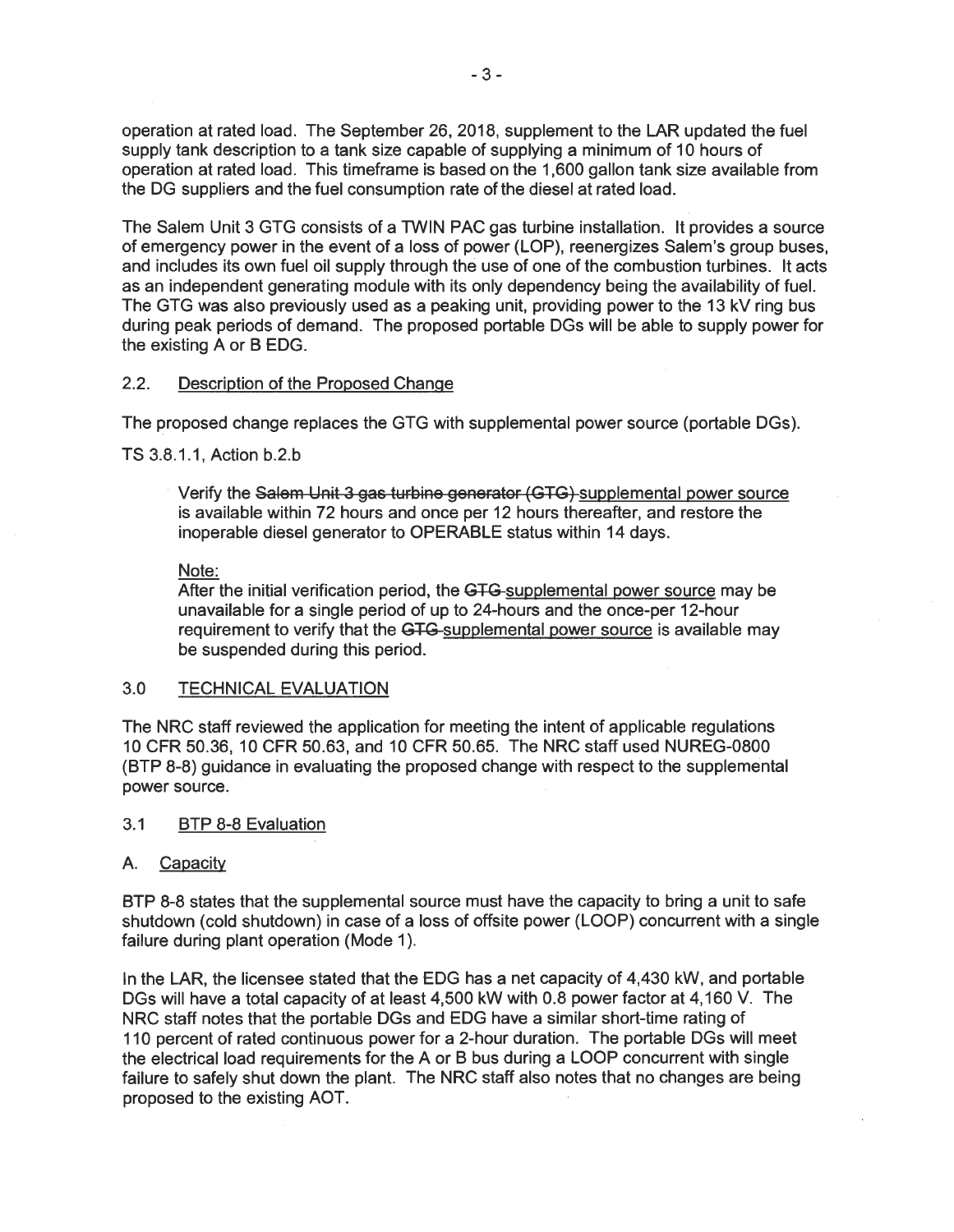## B. Station Blackout (SBO)

BTP 8-8 states that for plants using alternate AC (AAC) or supplemental power sources, the time to make the AAC or supplemental power source available, including accomplishing the cross-connection, should be approximately 1 hour to enable restoration of battery chargers and control reactor coolant system inventory.

In the LAR, the licensee stated that portable DGs will be made available to supply power to energize a vital bus within 3 hours, consistent with the current licensing basis. The portable DGs are left in the storage area during the AOT and will be moved to the staging location and connected in 3 hours. Based on the selected diesel supplier, there will only be two synchronized DGs; therefore, the transport and connection timelines described in the LAR are conservative. Since the existing Hope Creek calculation E-4.1(Q), Class 1E 125 V direct current (VDC) station battery and charger sizing demonstrates that the station can cope up to 4 hours during an SBO or LOOP, the current 3-hour timeframe (current licensing basis) for connecting the portable DGs is acceptable.

## C. Availability

BTP 8-8 states that the availability of AAC or supplemental power source should be verified within the last 30 days before entering extended AOT by operating or bringing the power source to its rated voltage and frequency for 5 minutes and ensuring all its auxiliary support systems are available or operational. Plants must assess their ability to cope with loss of all AC power for 1 hour, independent of an AAC power source.

In the LAR, the licensee stated that the portable DGs will be verified tested within the past 30 days prior to extending an AOT from 72 hours to 14 days, or, if the portable diesel testing is not current within the last 30 days, will be tested prior to entering an extended 14-day AOT. For the inoperable A or B DG, TS 3.8.1.1, Action b.2.b, currently requires verification that Salem Unit 3 is available within 72 hours. TS 3.8.1.1, Action b.2.b, currently requires verification that the Salem Unit 3 GTG is available within 72 hours and once per 12 hours thereafter. This will remain unchanged for the proposed portable DGs. The proposed TSs require the same verification for the portable DGs within 72 hours; therefore, the NRC staff finds that the availability of portable DGs meets the guidance of BTP 8-8.

The BTP 8-8 states the plant should have formal engineering calculations for equipment sizing and protection and have approved procedures for connecting the AAC or supplemental power sources to the safety buses. The licensee is required to prove the diesels can start fully loaded with the largest motor. As described in the LAR, the existing EOG relay settings are in licensee calculation E-7.6. The portable DGs will be supplied with the same level of protection as the existing EDGs, and a new calculation will be created to capture the setpoints. At the time of implementation, procedures will be revised to include connecting the portable DGs.

## 3.2 Fuel Capacity

In the LAR, the licensee stated that a 10-hour (1 ,600 gallon) inventory of fuel oil is reasonable, based on the fact that the portable DGs will likely not be operated continuously at rated load, and operators can readily refill the portable DG fuel tanks using multiple sources of diesel fuel available on site. There are eight transportable, double-walled fuel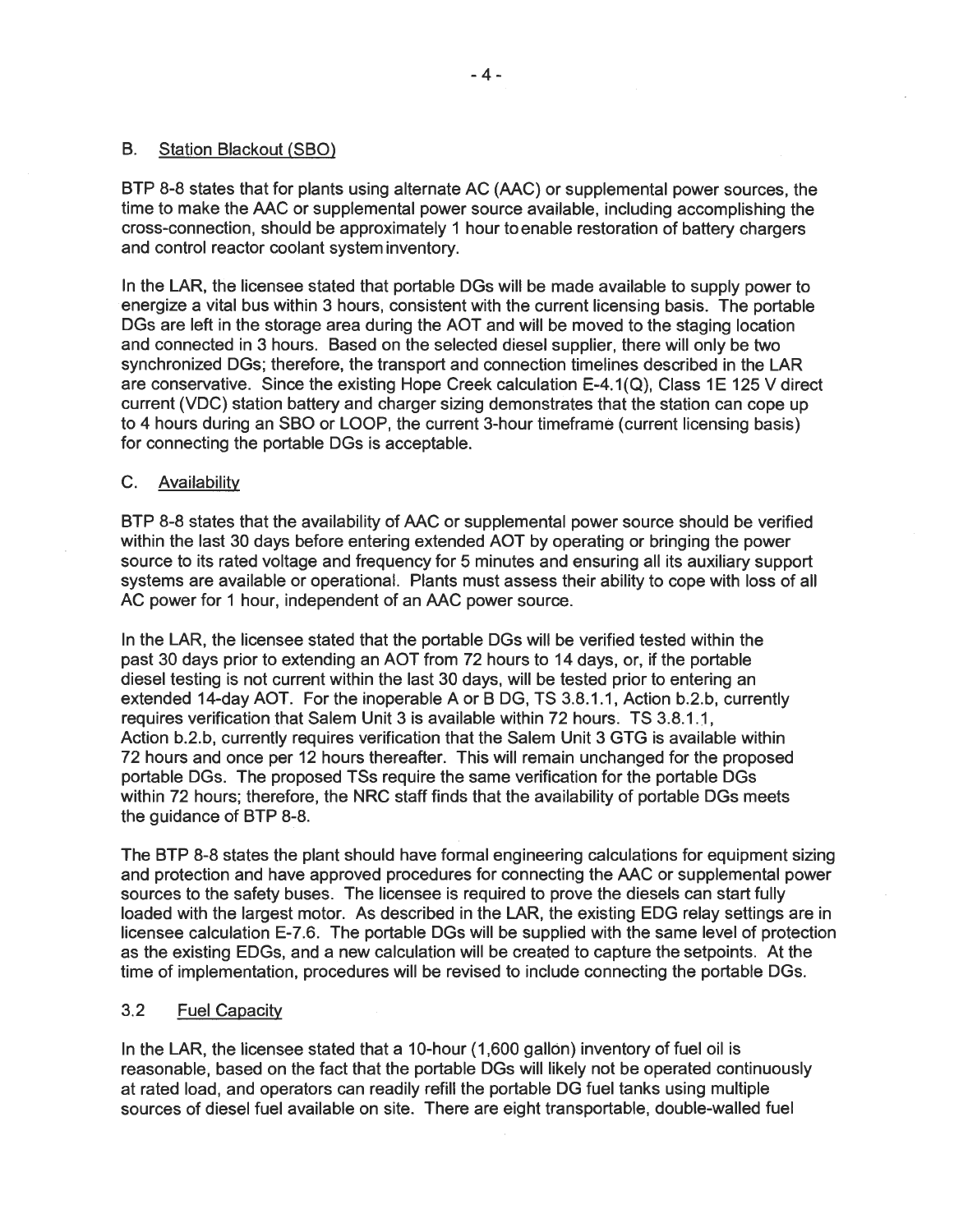pods, each capable of containing 250 gallons of diesel fuel oil and two 500 gallon fuel pods. These fuel pods can be filled, transported, and staged, as required, in proximity to the portable DGs to augment their 10-hour capacity tanks. The 44,800 gallon diesel fuel supply dedicated to the out-of-service EOG can also be accessed to augment these mobile fuel sources. In addition, offsite delivery of diesel fuel by 7,600 gallon tanker truck is available to support Phase-3 of the Flexible Coping Strategies (FLEX) program to cope with beyond-design-basis external events.

The licensee stated that based on these diverse sources and quantities of diesel fuel available, the 10-hour fuel tank capacity, coupled with established operating procedures for the portable DGs, provides a reasonably conservative timeframe to allow operators to augment the portable DGs with additional fuel for continuous duty.

The NRC staff finds that the fuel capacity is adequate for continuous duty of portable DGs.

#### 3.3 Evaluation of Operator Actions and Human Factors

The NRC staff reviewed the human performance aspects of the LAR utilizing the review guidance in Chapter 18 of NUREG-0800 (ADAMS Accession No. ML 16125A114), and NUREG-1764, Revision 1, "Guidance for the Review of Changes to Human Actions" (ADAMS Accession No. ML072640413). NUREG-1764, Revision 1, Appendix A, Table A.1, "Generic BWR Human Actions that are Risk-Important," lists actions to recover offsite power after a LOOP, and actions involving risk-important systems as potentially risk-important. The proposed replacement of the Salem Unit 3 GTG with supplemental diesel generators (SDGs) in Hope Creek TS 3.8.1.1, Action b.2.b, involves human actions to provide emergency AC power to Class 1E loads. Therefore, the NRC staff has determined that the subject Hope Creek LAR will receive a Level II human factors review per the guidance in Section 4 of NUREG-1764, Revision 1.

#### 3.3.1 General Deterministic Review

Section 2.4, "Description of the Proposed Change," of the LAR dated March 28, 2018, describes the replacement of the Salem Unit 3 GTG with a supplemental power source. The LAR further describes the new supplemental power source as multiple SDGs with a combined minimum capacity of 4,500 kW capable of automatically synchronizing in parallel to feed the required load. The associated Hope Creek TS 3.8.1.1 required action times and conditions are not being changed. The LAR does not request an extension for any equipment unavailability durations.

Section 3.1, "Proposed Design," of the LAR dated March 28, 2018, states that the minimum capacity of the new SDGs will exceed the 4,430 kW continuous rating of the EDGs, which is greater than the load demand for a LOOP event. The SDGs will also be equipped with voltage regulators and speed governors such that the voltage and frequency limits applicable to the EDGs will be maintained.

Electrical breakers will be installed in two separate non-safety buses and permanently connected to a dedicated receptacle panel for the SDGs. Existing breakers and interconnections can be configured to allow the SDGs to supply either safety-related 4.16 kV bus (i.e., train A or B EDG switchgear). A key-locked breaker control switch will be installed for each breaker such that only one breaker can be closed at a time. This configuration will maintain independence of the offsite sources and preclude paralleling of the supply buses.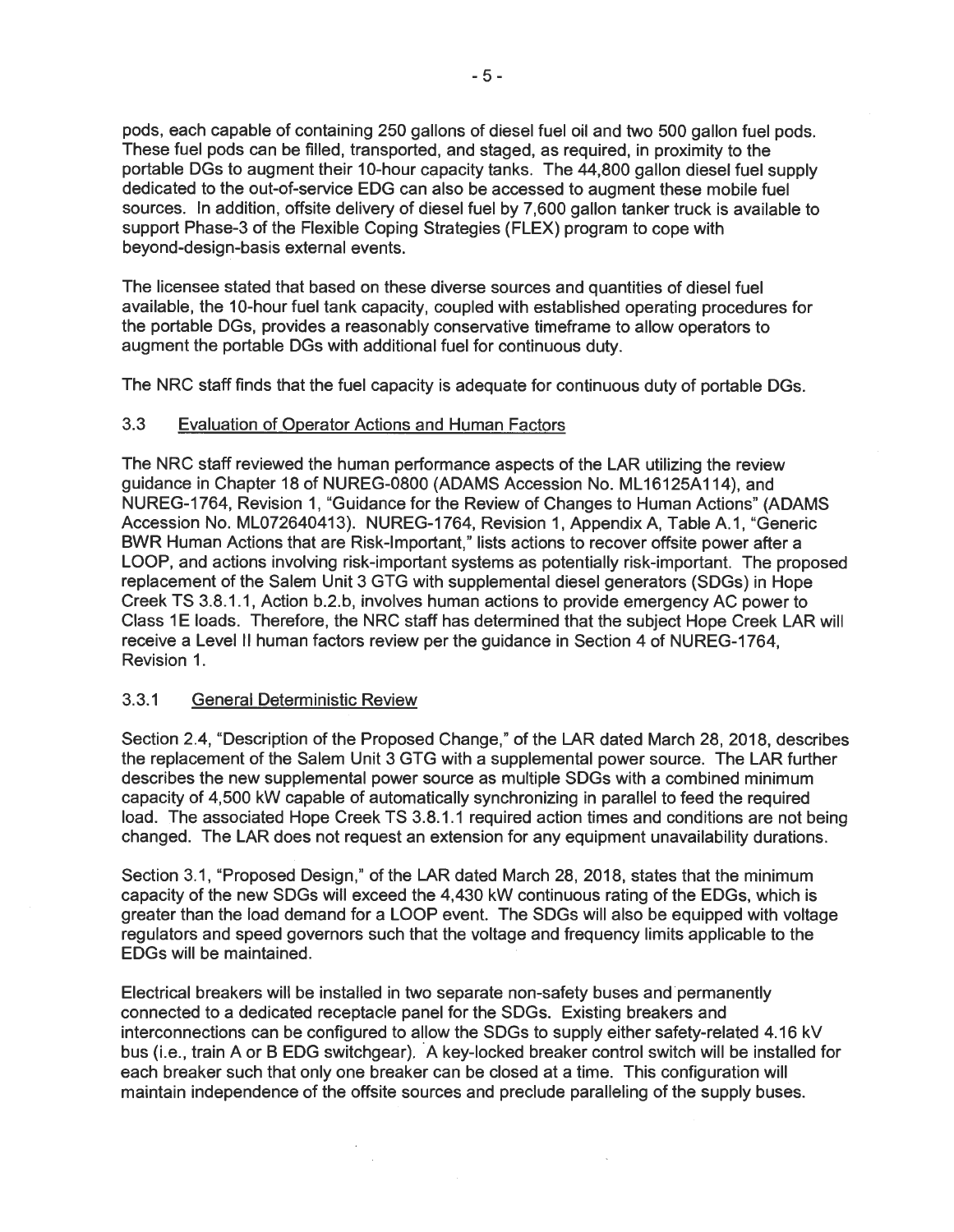The NRC staff finds that the human actions associated with the proposed implementation of the SDGs in place of the Salem Unit 3 GTG, as described in the licensee's LAR, will not adversely impact Class 1E components or safety-related train separation or independence. Furthermore, the NRC staff finds that the licensee's proposed change does not overly rely on human actions to preclude cross-connection of safety-related buses and maintain independence of the offsite electrical sources.

# 3.3.2 Human Action Analysis

Section 3.2(e) of the LAR describes the current timeframe allowed to place the Salem Unit 3 GTG in service as 3 hours. The 3-hour implementation time is within the current licensing basis time of 4 hours, which has been demonstrated by calculation as the duration that the station can cope with an SBO or LOOP. The 3-hour implementation time will be maintained for the SDGs.

The human actions required to place the SDGs in service are described in Attachment 3 to the LAR dated March 28, 2018. Two scenarios are represented:

Scenario 1: The SDGs are transported from the storage location and then connected and placed in service

Scenario 2: The SDGs have been pre-staged, and the scenario starts with the actions to connect and align the SDGs. The timeline presented for scenario 1 is 180 minutes, and the timeline presented for Scenario 2 is 155 minutes. As expected, the first scenario requires more time than the second since the second does not have equipment transportation time requirements. However, the longest timeline (Scenario 1) adheres to the established 3-hour implementation time.

The licensee's supplement dated September 26, 2018, revised the total number of SDGs being transported and connected to service from three to two. The revised configuration maintains a combined minimum capacity of 4,500 kW. The supplement notes that with the change to implement only two SDGs, the implementation timeline scenarios described above for three SDGs are conservative.

The SDGs are skid-mounted on trailers that can be hooked up and towed with a vehicle to the designated staging area. Once the SDGs are deployed, cables are connected from the SDGs to the dedicated receptacle box, and operators align the breakers to supply the appropriate train of EDG switchgear. The SDGs will be equipped to automatically synchronize in parallel to feed the required load. The licensee's supplement dated September 26, 2018, also revised the required refueling interval for the new SDGs from 24 hours to 10 hours. The licensee described diverse sources and various quantities of diesel fuel available onsite and offsite to support the 10-hour refueling requirement. In addition, existing operating procedures will support continuous refueling of the SDGs.

The LAR states that pre-job briefs will be utilized prior to a planned EDG inoperability that exceeds the TS 3.8.1 .1, Action b.2.b, unavailability limit of 72 hours. In addition, per Section 3.2.f of the LAR, the actions associated with connecting the SDGs will be proceduralized.

As described above, the operator/plant personnel actions required to access, transport, and align the SDGs are not complex and will be implemented utilizing procedures and pre-job briefs. In addition, the time available for operators to accomplish these actions includes a margin of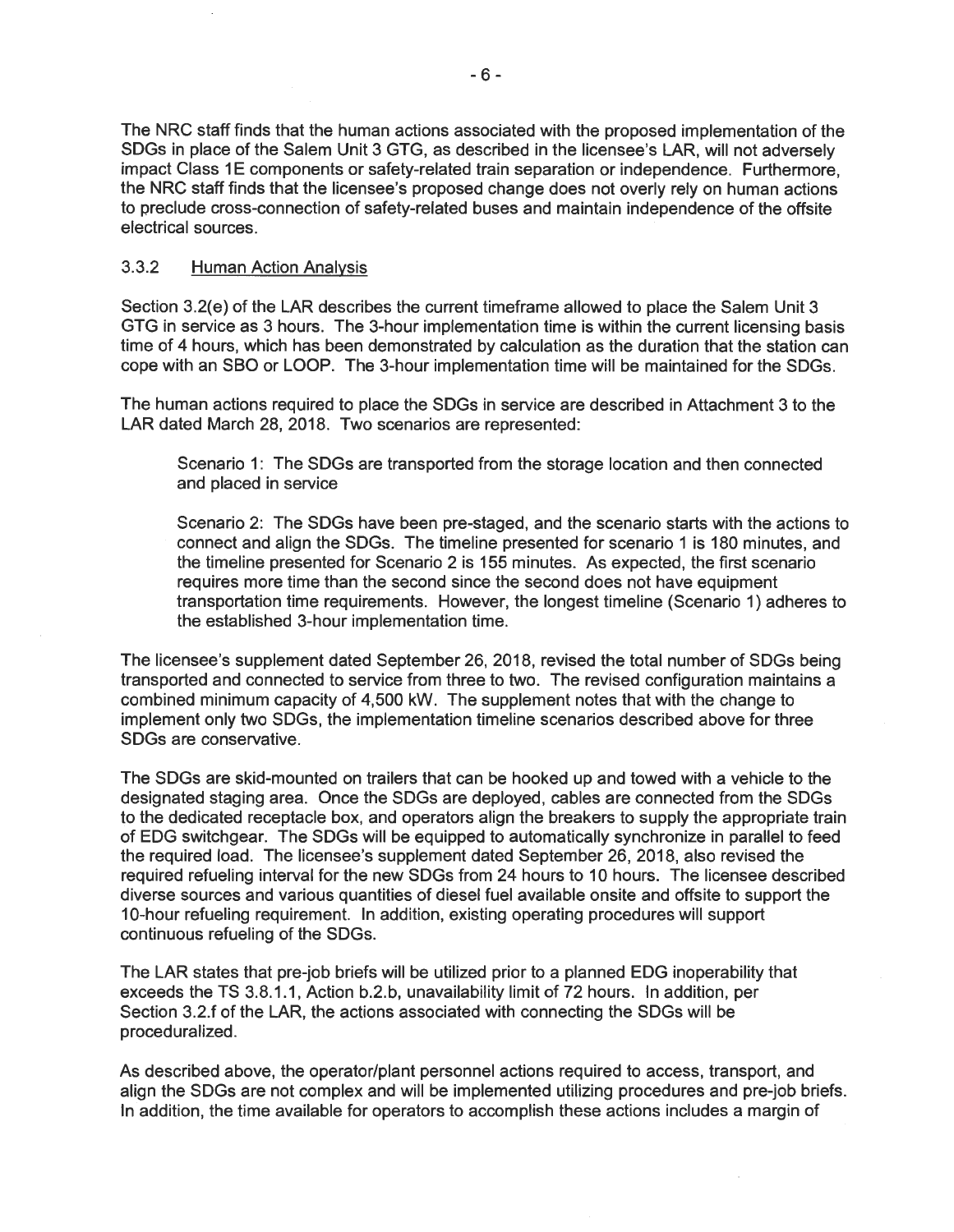25 percent (i.e., 1 hour). Therefore, based on the above evaluation and the guidance in NUREG-1764, the NRC staff finds that the licensee's proposed submittal includes adequate and appropriate administrative controls to alert and direct the operators to perform the required actions within the associated time limitations.

# 3.3.3 Design of Human System-Interfaces, Procedures, and Training

The licensee stated that pre-job briefs will be utilized prior to any planned EOG inoperability that exceeds the TS 3.8.1.1 , Action b.2.b, completion time of 72 hours. In addition, the human actions needed to connect the SDGs will be proceduralized, and licensed operator training will be conducted. As discussed in Section 3.1 of this safety evaluation, key-locked breaker control switches will be installed to physically prevent more than one breaker being closed at a time. This design feature mitigates an operator action resulting in cross-connecting two electrical feeds to the Class 1E buses. Therefore, the NRC staff finds that the design of human system interfaces, procedures, and operator training has been adequately considered.

# 3.3.4 Human Action Verification

Attachment 3 to the LAR provides a timeline of the actions required to place the SDGs in service. The longest timeline estimates a deployment time of 3 hours. The individual task times listed in the timeline were derived from the following sources:

- 1. Prior time determinations for current procedure HC.OP-AB.ZZ-0135, "Station Blackout/Loss Offsite Power/Diesel Generator Malfunction"
- 2. Estimated time from Validation Plan No. HC- FLEX 2015-12-17-C, "Transport ALT FLEX Diesel Generator"
- 3. Estimated time from Interviewing operators

The licensee did not assign a specific storage location for the SDGs beyond to-be-determined locations within the plant protected area that will support a 3-hour deployment time.

The human actions associated with deploying and connecting the SDGs are not complex or unique, and the estimated timelines presented in Attachment 3 are reasonable and appropriately supported, given the simplicity of the tasks. Based on the evaluation above and the guidance in NUREG-1764, the NRC staff finds that the licensee has adequately validated that plant operators can deploy and connect the SDGs within the time constraints associated with the proposed TS change.

# 3.4 Conclusion

The proposed change would replace the GTG with portable DGs in TS 3.8.1.1, Action b.2.b. The portable DGs that Hope Creek will procure will have the same capacity and capability as the GTG. Based on the evaluation above, the NRC staff finds that the proposed change continues to conform with the requirements of 10 CFR 50.36(c)(2). The proposed portable DGs will have the same capacity and capability to mitigate the SBO and LOOP events (10 CFR 50.63).

In the LAR, the licensee stated that the portable DGs will be tested and maintained in accordance with current licensing basis requirements ( 10 CFR 50.65). The protection of the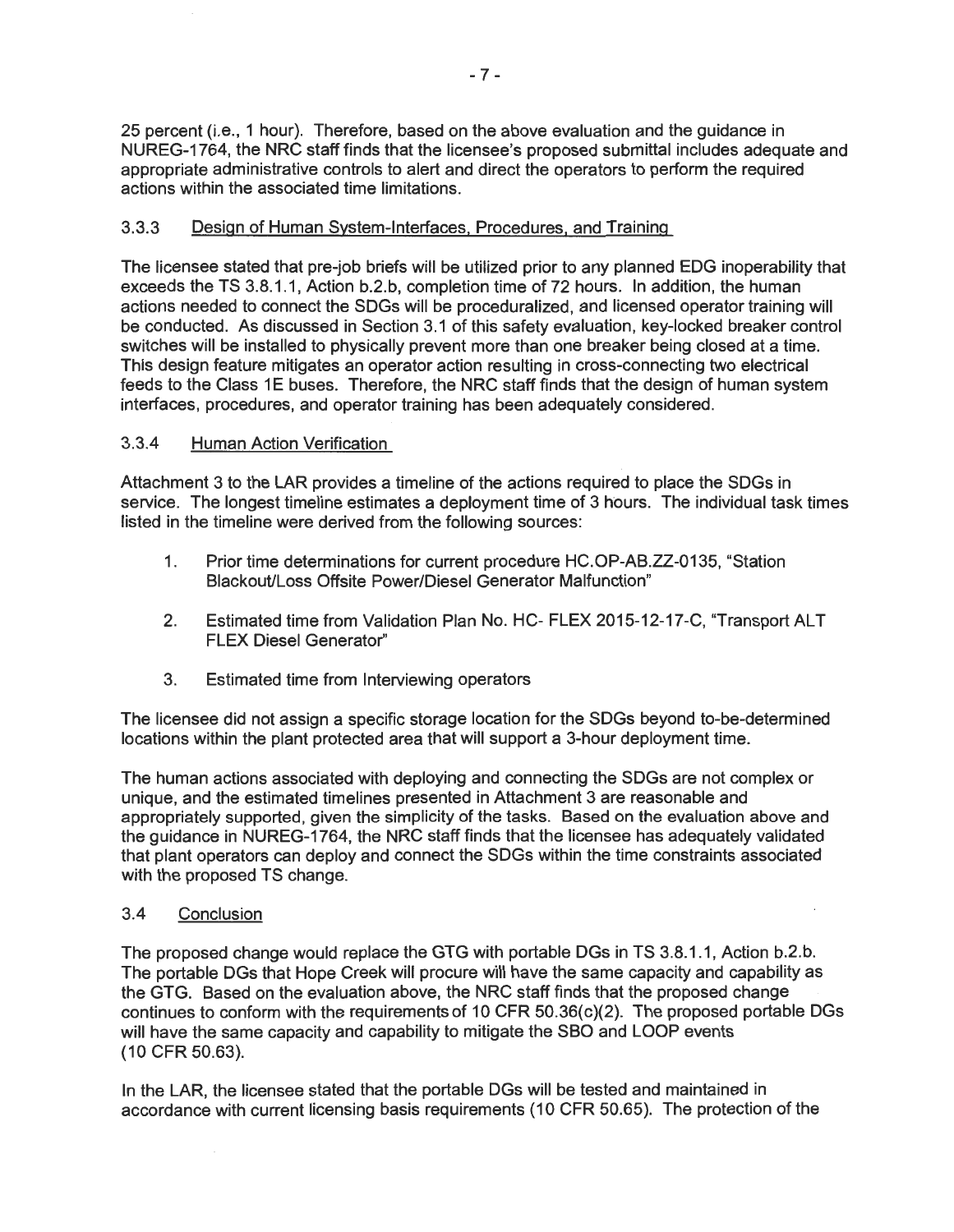portable DGs will be maintained per the current calculations, and the affected procedures will be revised accordingly with the installation of portable DGs. Based on the evaluation above, the NRC staff finds that the supplemental power source would meet the intent of BTP 8-8 to accommodate outages of up to 14 days for the A or B EOG. No changes are being proposed to the existing AOT. Therefore, the proposed TS change replacing the GTG with portable DGs is acceptable and consistent with the staff technical positions in BTP 8-8.

## 4.0 STATE CONSULTATION

In accordance with the Commission's regulations, the New Jersey State official was notified of the proposed issuance of the amendment on March 13, 2019. The State official had no comments.

## 5.0 ENVIRONMENTAL CONSIDERATION

The amendment changes requirements with respect to installation or use of a facility component located within the restricted area as defined in 10 CFR Part 20, and changes surveillance requirements. The NRC staff has determined that the amendment involves no significant increase in the amounts, and no significant change in the types, of any effluents that may be released offsite, and that there is no significant increase in individual or cumulative occupational radiation exposure. The Commission has previously issued a proposed finding that the amendment involves no significant hazards consideration, and there has been no public comment on such finding (83 FR 26106). Accordingly, the amendment meets the eligibility criteria for categorical exclusion set forth in 10 CFR 51 .22(c)(9). Pursuant to 10 CFR 51.22(b), no environmental impact statement or environmental assessment need be prepared in connection with the issuance of the amendment.

## 6.0 CONCLUSION

The Commission has concluded, based on the considerations discussed above, that: (1) there is reasonable assurance that the health and safety of the public will not be endangered by operation in the proposed manner, (2) there is reasonable assurance that such activities will be conducted in compliance with the Commission's regulations, and (3) the issuance of the amendment will not be inimical to the common defense and security or to the health and safety of the public.

Principal Contributors: H. Kodali J. Hughey

Date: April 30, 2019